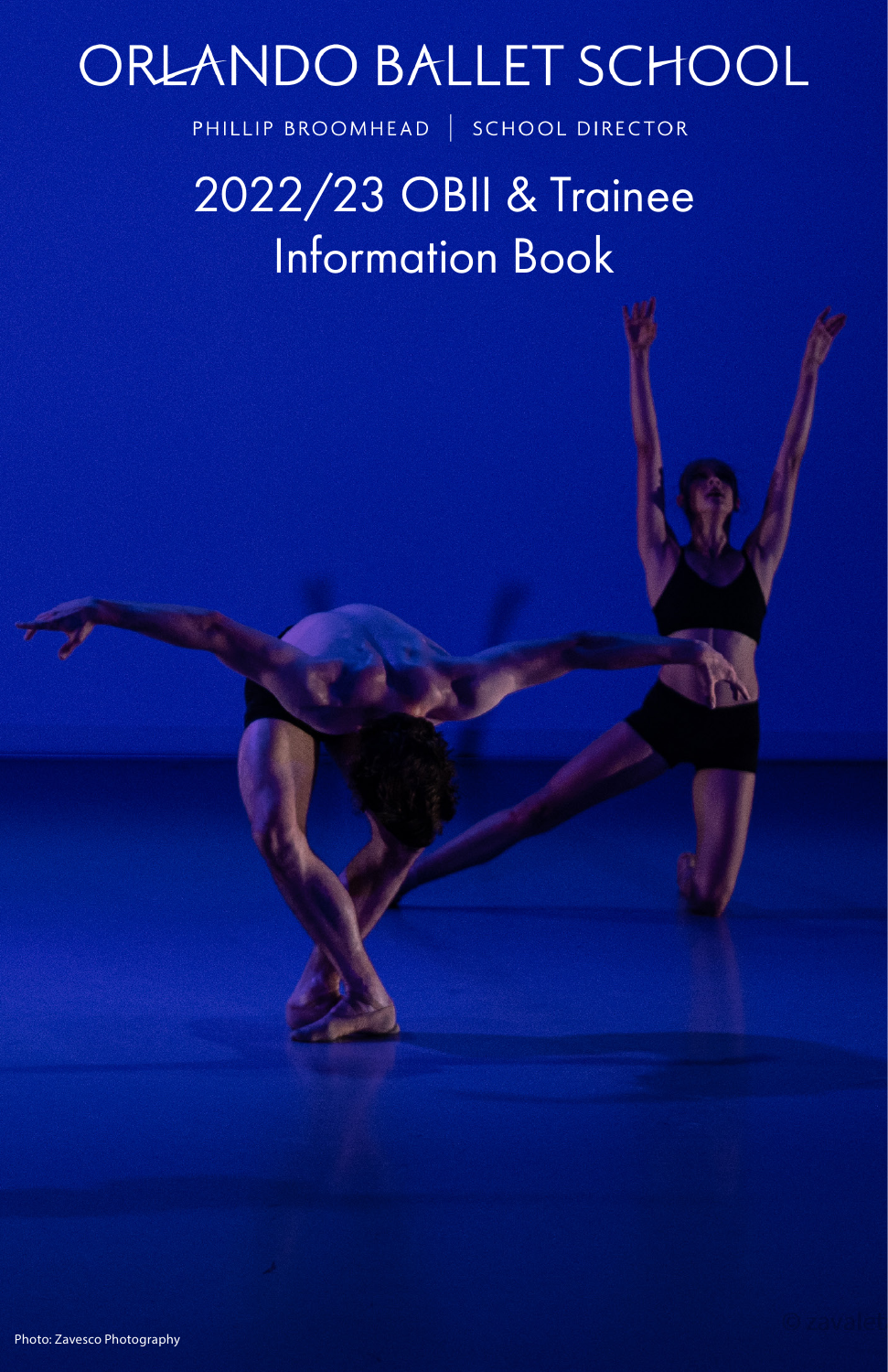# Trainee and Second Company (OBII) Program Information

At Orlando Ballet School, Trainee and OBII's are selected by the Artistic Director and School Director through an audition process. They train and rehearse with the professional company on a regular basis and dance in both company and school performances.

The Trainee Program is the top level of Orlando Ballet School's Academy program. This program includes a full-day training program for dancers with professional potential. Training includes approximately six hours of technical dance training daily, plus rehearsals. There are numerous performance opportunities with Orlando Ballet, Orlando Ballet Second Company, and Orlando Ballet School.

OBII is the top level of Orlando Ballet School and serves as the pre-professional bridge between the Trainee Program and the professional company. Currently, twothirds of the professional company are graduates of the OBII program. Participants in the OBII program receive a full tuition scholarship which includes all of their training as well as a scholarship to support other training-related expenses. In addition to a rigorous training schedule, they have numerous performance opportunities in OBS productions as well as with the professional company.

OBII dancers also present new and classical works to underprivileged youth and senior citizens at free and affordable costs. OB II performs for over 50,000 individuals annually in local festivals, schools, nursing homes, and at Orlando's premium theatres. It is an opportunity for young dancers to expand their resumes while still continuing intensive ballet study.

In this Catalog, you will find a range of material about the two programs, including details about auditions, policies, performance opportunities, evaluations, housing arrangements, and fees.

The student should be aware that some information in the catalog may change. It is recommended that students consider checking with the school director to determine if there is any change from the information provided in the catalog.

If you have any further questions after reading the Catalog, please contact one the program's Directors or the School Registrar.

DISCLAIMER: Orlando Ballet School does not guarantee future employment with Orlando Ballet, or as a professional dancer or any dance related career. Orlando Ballet School provides the training and support an aspiring dancer needs to prepare properly for a career in dance.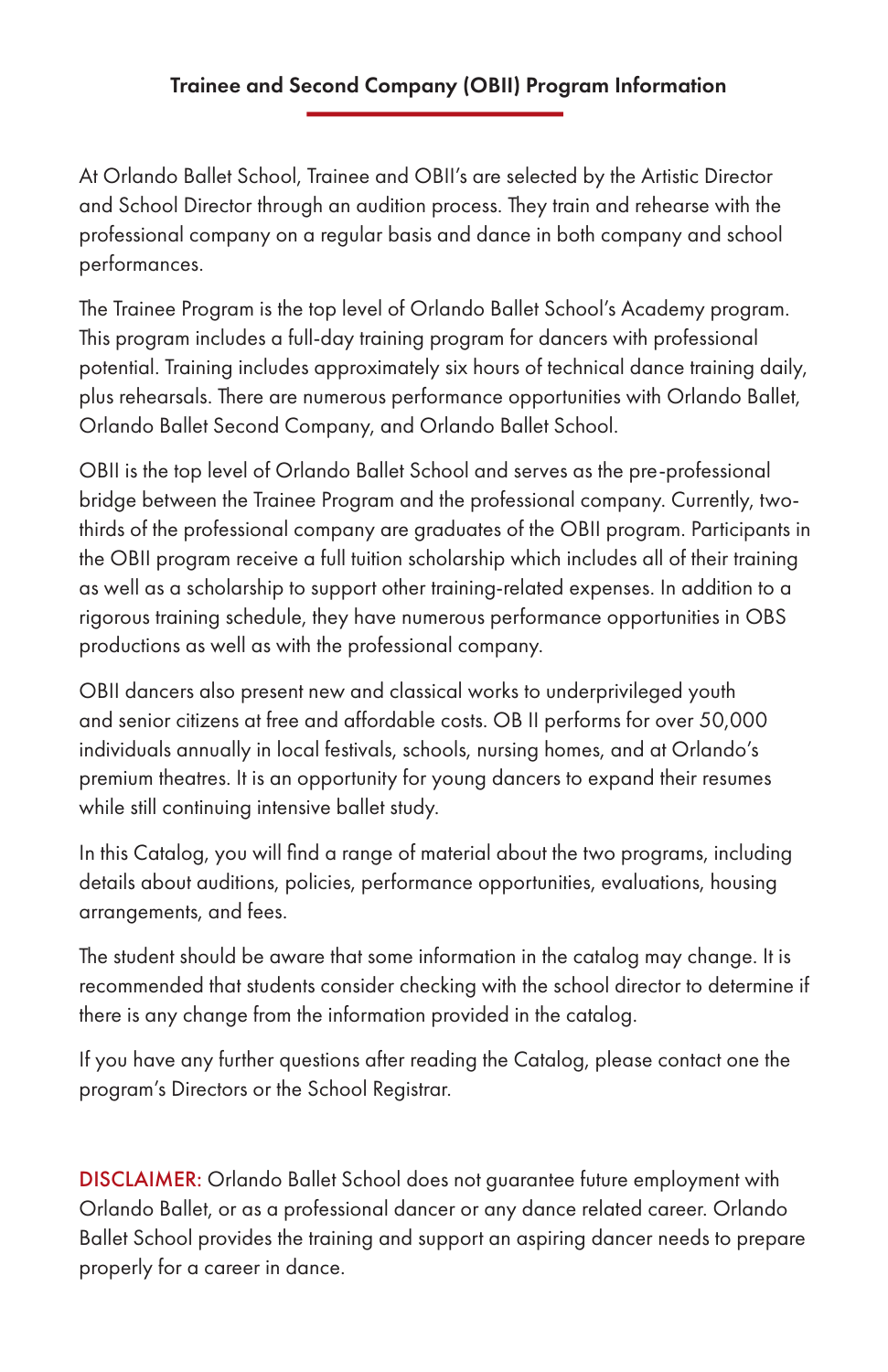# Program Directors

Phillip Broomhead, pbroomhead@orlandoballet.org Gonzalo Espinoza, gespinoza@orlandoballet.org

# School Registrar

Registration, Scholarship & International Visa assistance Victoria Sarau, victoria@orlandoballet.org

# Orlando Ballet School General Information

407-418-9818 Jenny Logus, jenny@orlandoballet.org

# Student Services

Housing, Health & Wellness Assistance Kim Marsh, kmarsh@orlandoballet.org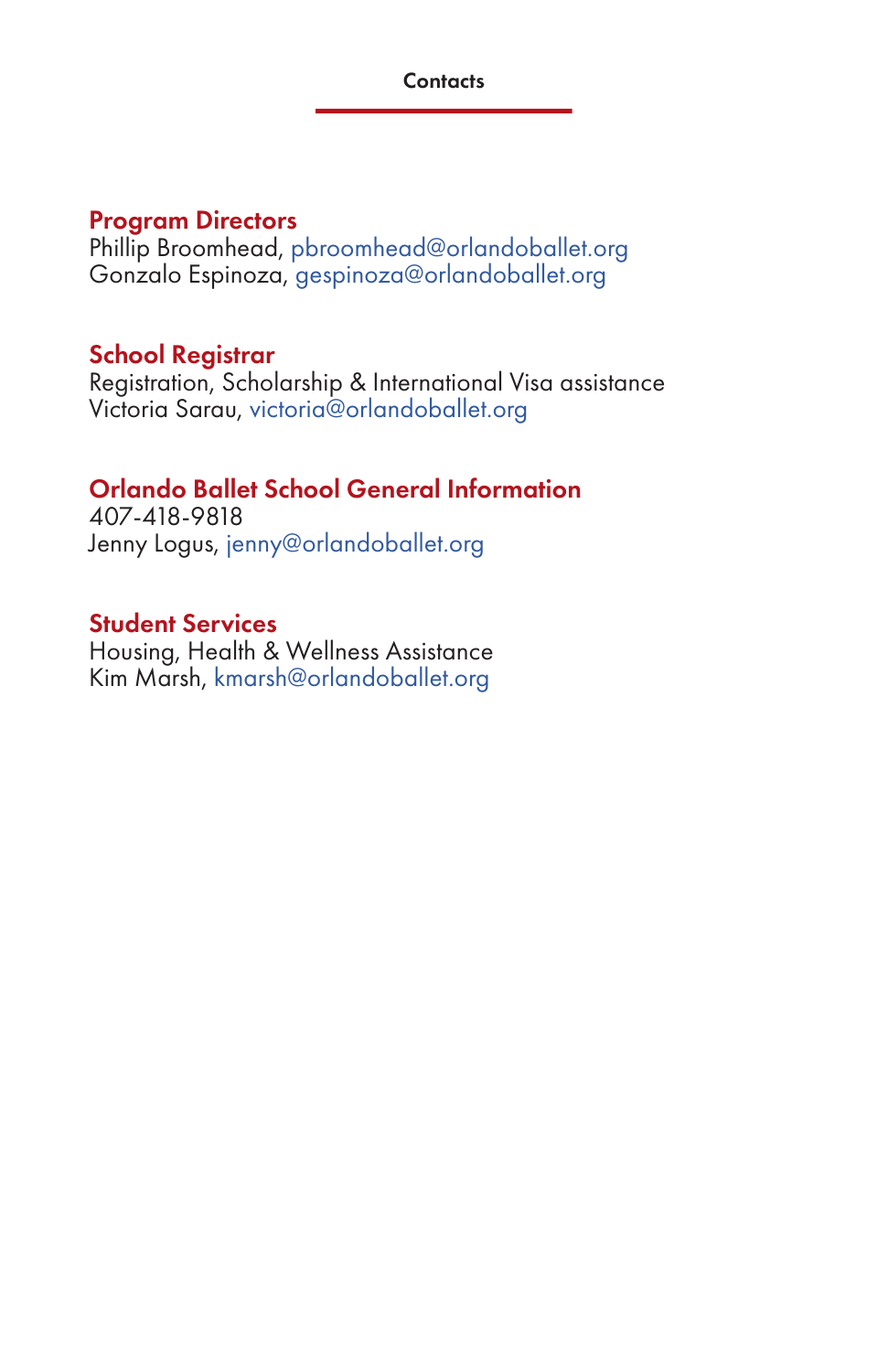# **Auditions**

Acceptance into either program is by audition only. A student can officially audition for the program in one of the following ways:

- In-person Summer Intensive Audition
- In-person Company Audition (age permitting)
- Schedule an in-person audition during the school year (by appointment only)
- Submit a video audition

To register for an audition, please visit our website to find appropriate locations or video submission guidelines, along with a link to direct you to the registration and submission.

Notification of your audition results will be emailed within two weeks of your audition. Please do not call the office within this period to ask about your results.

# Auditionees will receive 1 of the following results:

- Decline: At this time, an offer for Trainee or OBII position is not available.
- Potential Candidate: This does not mean that you've been accepted as a Trainee or OBII, or that a position has been offered. However, potential candidates must attend the first 4 weeks of our 5 week summer intensive to be reviewed by artistic and school directors for potential acceptance into the trainee or OBII program. Potential candidates are not guaranteed to receive a position and the decision to visit the school or attend our Summer intensive programming is at the responsibility of the student and their family. Scholarship offers will vary, potential candidates are not guaranteed a scholarship to attend summer intensive programming.
- Position Offer/Accepted: Students accepted into the trainee or OBII program will receive an email from School Director Phillip Broomhead if selected or chosen regarding next steps and a contract.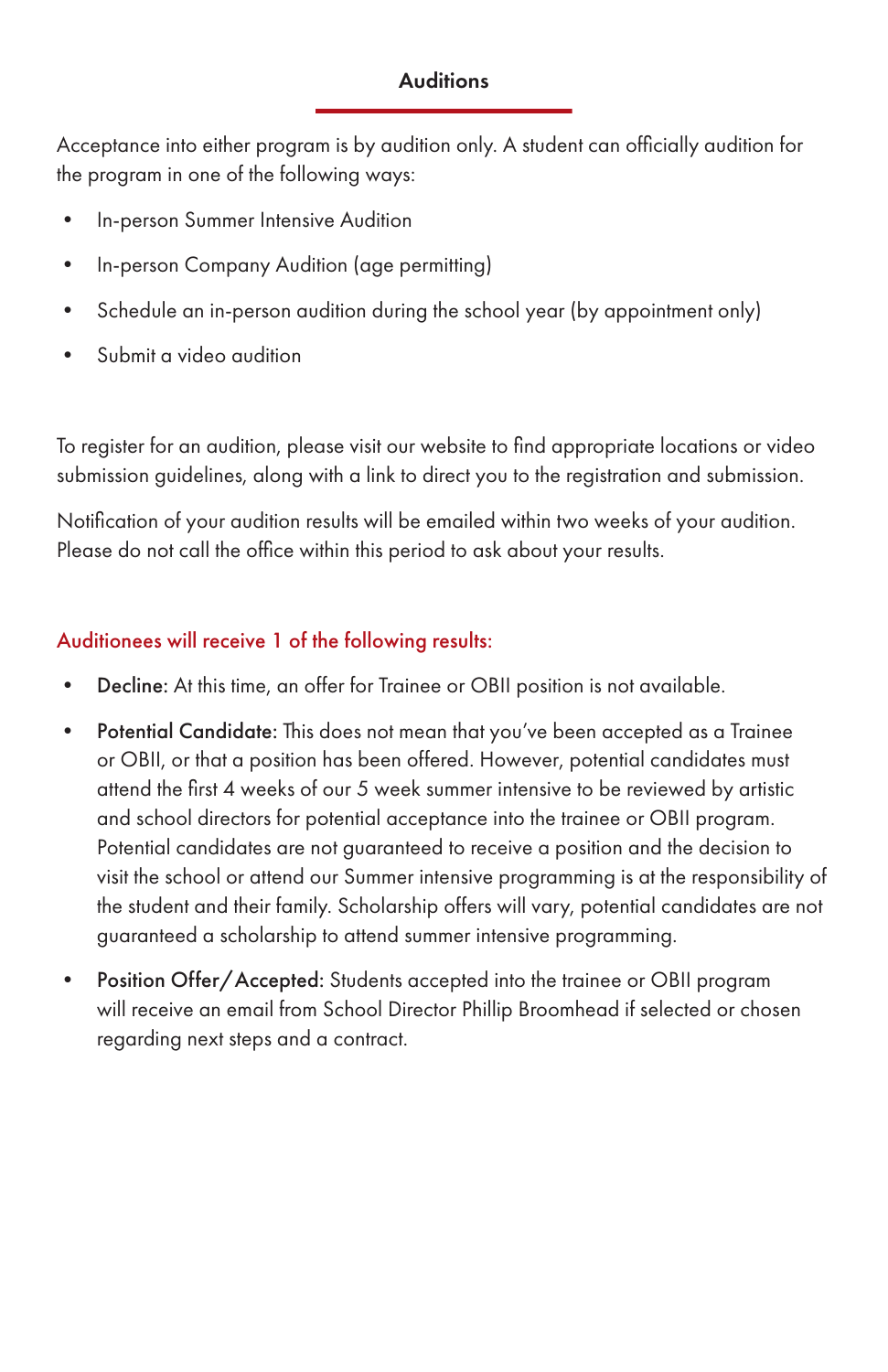Program Dates: August 29th 2021-May 14th, 2022 (subject to change)

After a student has been accepted to a Trainee or OBII Program they will be contacted by the School Registrar regarding the next steps to enroll. The School Registrar will provide you with all registration forms, required scholarship application information and deadlines and fees. Once all forms, applications and fees are submitted the student can begin their program on their contracted date. Any delay in submitting paperwork will delay your contracted start date.

# TRAINEE PROGRAM REGISTRATION AND FEES

- Registration fee: \$350
- Showcase fee: \$400
- FACTS/Scholarship application fee: \$40
	- The scholarship application is due by all accepted students, regardless of financial aid or assistance status. Failure to submit scholarship application will delay start date. Scholarship application is due in order to provide information to donors and sponsors who cover the trainee tuition costs which is valued at \$6,000. When submitting the FACTS application, Trainees are also required to submit the following:
		- Headshot of Dancer (not professional, no selfies)
		- 250 word Essay/Bio. Written in the student's own words. Includes hometown, past dance experience, aspiration as a future dancer, how the scholarship will benefit your dancer and what participation in our programs has meant to your student.

# OBII PROGRAM REGISTRATION AND FEES

- FACTS/Scholarship application fee: \$40
	- No Fees, tuition is covered by scholarship, which requires the FACTS application submitted.
	- The scholarship application is due by all accepted students, regardless of financial aid or assistance status. Failure to submit scholarship application will delay start date. Scholarship application is due in order to provide information to donors and sponsors who cover the trainee tuition costs which is valued at \$6,750. When submitting the FACTS application, Trainees are also required to submit the following:
		- Headshot of Dancer (not professional, no selfies)
		- 250 word Essay/Bio. Written in the student's own words. Includes hometown, past dance experience, aspiration as a future dancer, how the scholarship will benefit your dancer and what participation in our programs has meant to your student.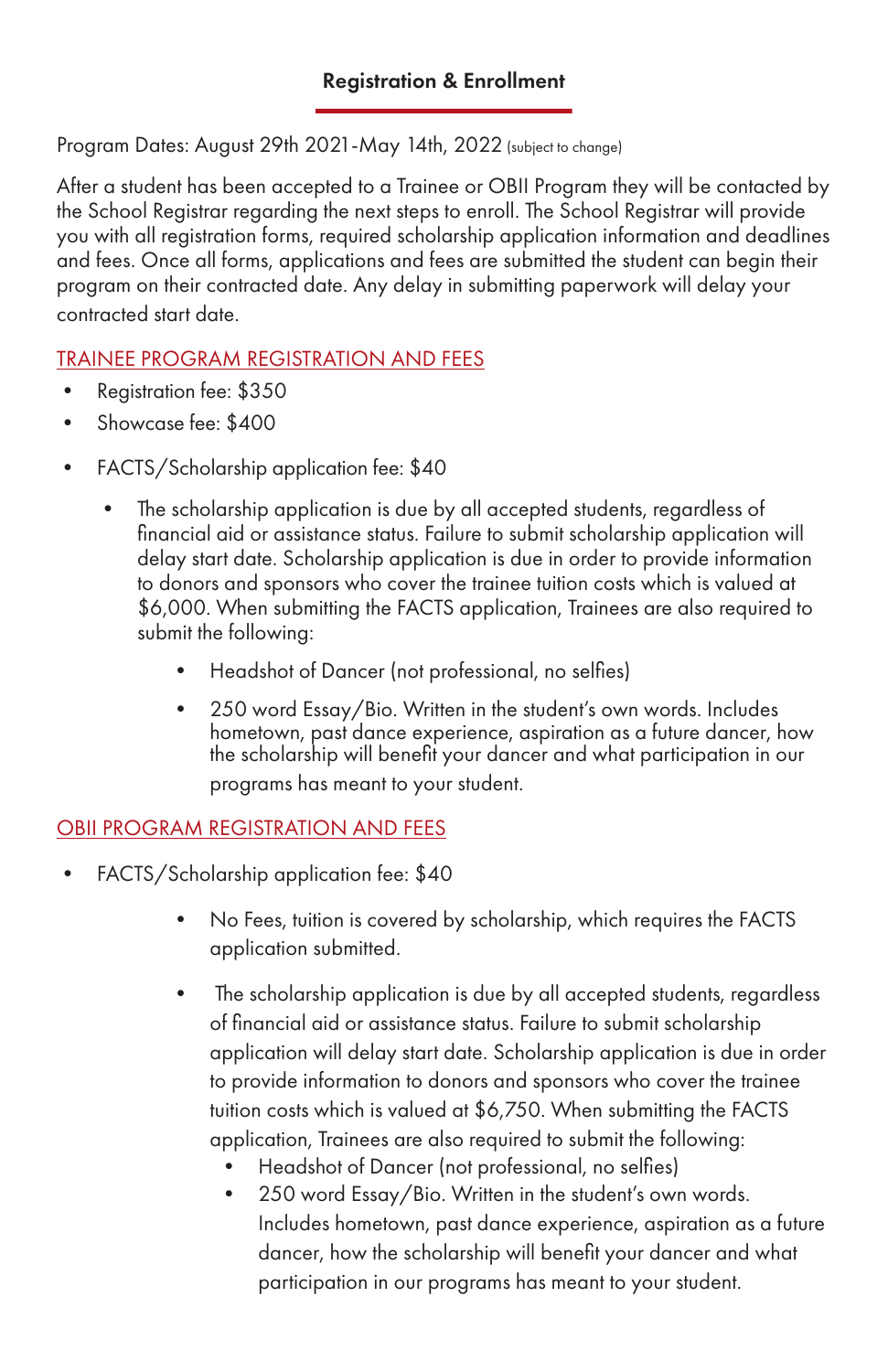## Registration & Enrollment

# Other Fees

- Trainees and OBII's wanting to attend the Summer Intensive programming are required to register and enroll. Summer Intensive tuition and fees vary. Scholarships are available and may be awarded but are not guaranteed.
- All workshops, drop-in classes, Classe' De'Excellence's, Pre and Post Season classes or extracurricular courses are not included in your tuition and require registration and payment. Fees for these vary from \$30-500.
- Trainees and OBII's may take drop-in classes through our Fitness Thru dance program at a discounted rate of \$10.
- Studio rental fees are \$30/hour for Trainees and OBII's and must be reserved with our front desk administration.

*All tuition and fees are non-refundable for the Trainee and OBII program. For other programming, please see the student handbook.*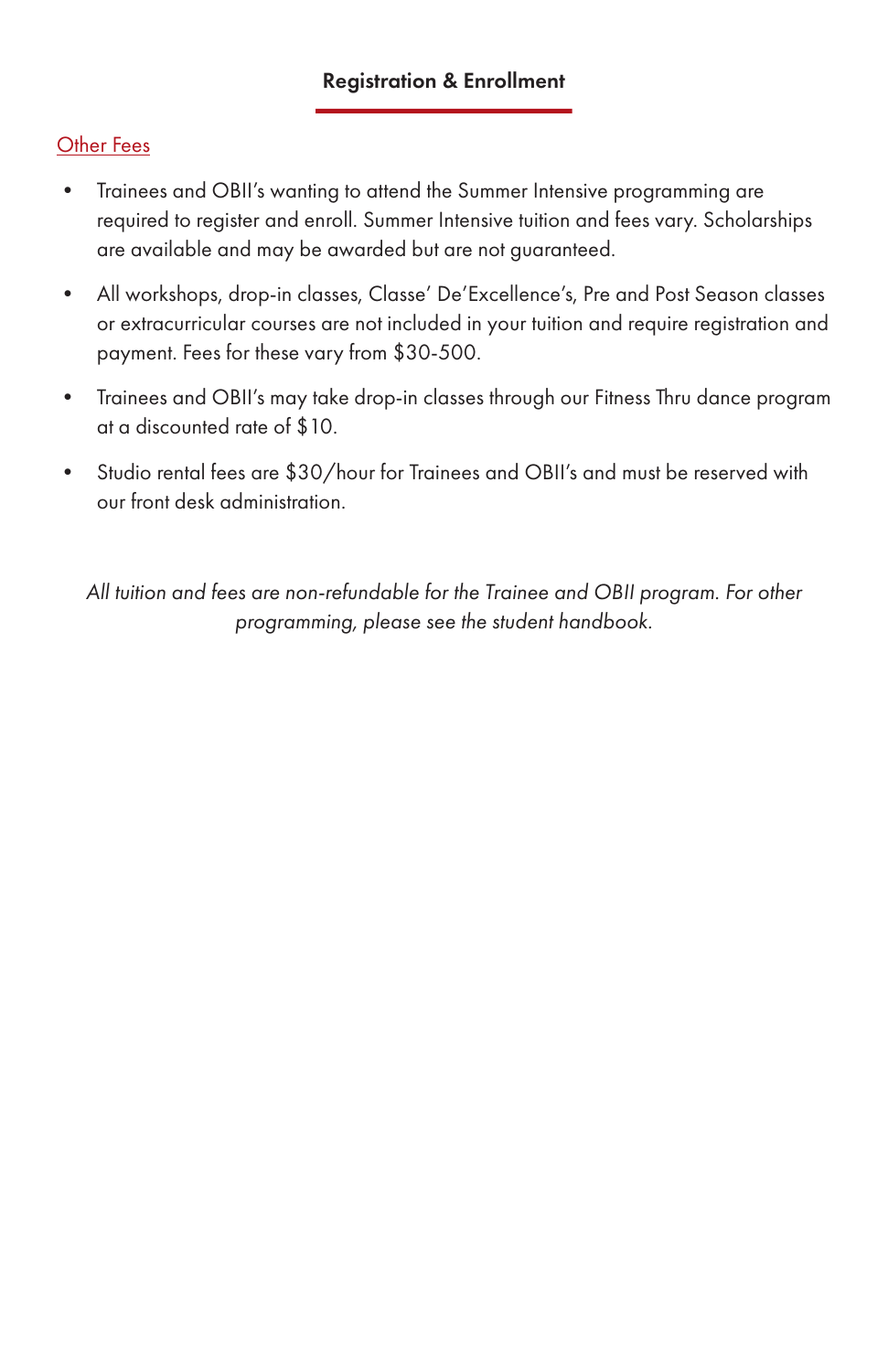# INFORMATION FOR INTERNATIONAL OR NON-LOCAL STUDENTS

# VISA INFORMATION:

- Orlando Ballet School is approved by the US Department of Immigration to enroll foreigners on the F-1 student visa. The minimum period for this visa is one year and must be renewed a month prior to its expiration date.
- To obtain your visa, the student must first complete the International student application form and return with processing fee (\$90) to OBS in order to obtain an I-20 form. Once the form and processing fee is received, you will receive your I-20 in 7-10 business days.
- Once you receive your I-20, you may schedule an appointment with the consulate in your country. Please see your country's requirements on type of paperwork needed to bring to your appointment. Typically a passport, the I-20, birth certificate are needed but some country's may require additional items.

To obtain your visa and begin the process, please reach out to registrar@orlandoballet.org

#### HOUSING:

Orlando Ballet School does not have dormitories, and housing is at the responsibility of the student/family.

- We have a list of nearby apartments as well as a housing forum that we will add enrolled students to where they can discuss with other incoming students opportunities for roommates or living situations. To avoid complications, only enrolled and committed students are added to the forum. We also suggest long term air bnb rentals or seeking a realtor for available private properties that may have lease exceptions.
	- Please note that there are some restrictions and specific application requirements for international students that can cause difficulty in approval of a lease. Orlando Ballet, Orlando Ballet School and any staff member is not able to sign leases as a guarantor for international or any students. Below is a list of nearby apartments: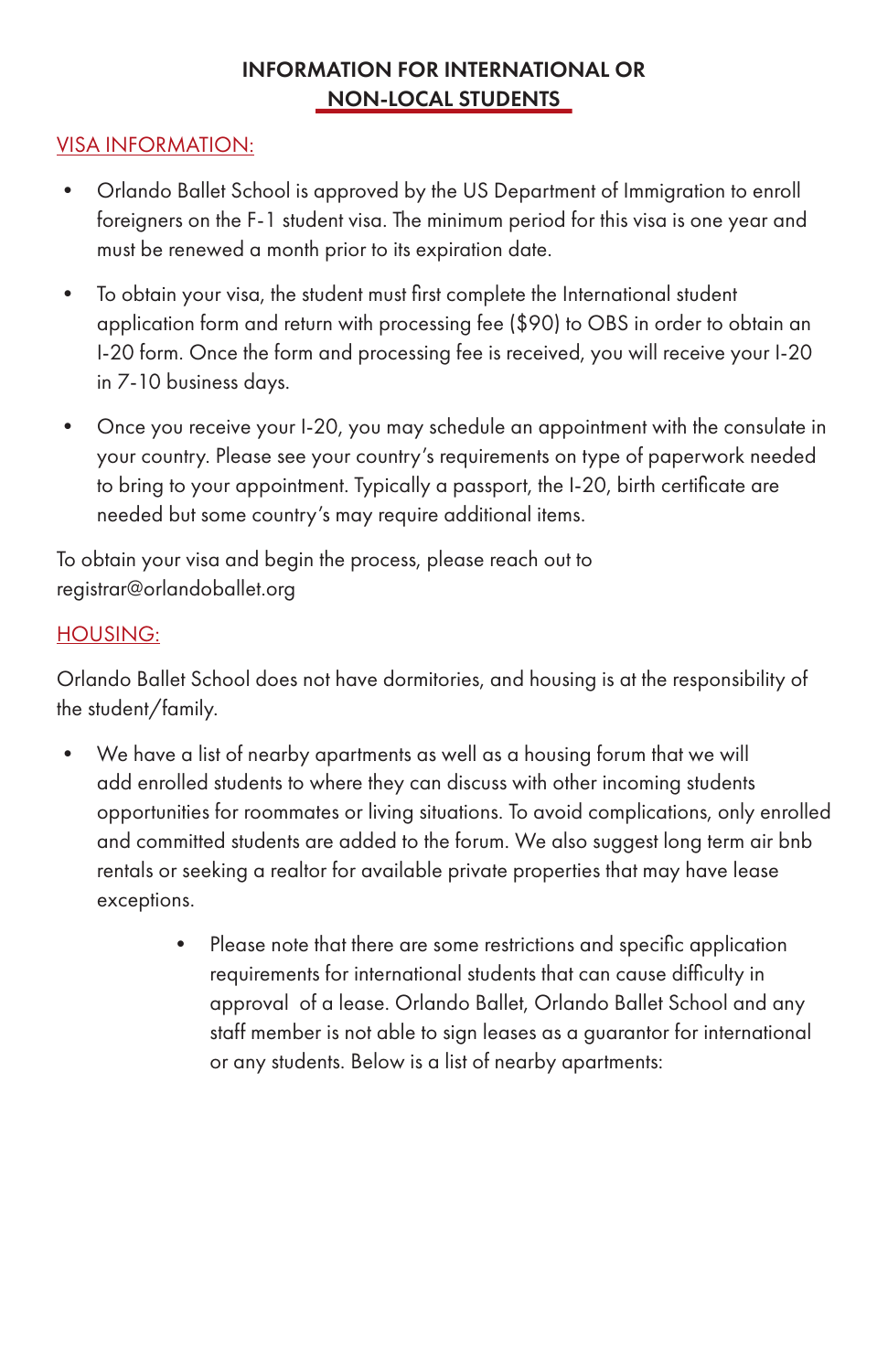# HOUSING OPTIONS

#### The Ivy Residences

2650 Dade Ave Orlando, FL 32804 888-694-5176 https://www.theivyorlando.com/ Short lease available, financial incentive will vary.

#### **Steelhouse**

750 North Orange Ave Orlando, FL 32801 407-317-8335 https://steelhouseorlando.com

#### The Yard at Ivanhoe

1460 Alden Rd. Orlando, FL 32803 407-634-1225 https://theyardivanhoe.com

#### Nora

899 North Orange Ave Orlando, FL 32801 321-418-7818 http://livenora.com

#### The Gallery at Mills Park

1650 North Mills Ave Orlando, FL 32803 844-233-3816 https://thegalleryatmillspark.com

#### Camden North Quarter

777 North Orange Ave. Orlando, FL 32801 844-486-8385 https://www.camdenliving.com/blog/ welcome-camden-north-quarter

#### Camden Orange Court

668 North Orange Ave Orlando, FL 32801 844-834-4631 https://www.camdenliving.com/ orlando-fl-apartments/camden-orange-court

#### Uptown Place Apartments

911 North Orange Ave Orlando, FL 32801 844-215-9937 https://www.uptownplaceorlando.com

#### The Princeton at College Park

646 W Smith St. Orlando, FL 32804 321-800-6943 https://theprincetonatcollegepark.com 7-24mo lease, financial incentive will vary.

#### Park North at Cheney Place

860 N. Orange Ave Orlando, Fl 32803 407 426 8300 http://parknorthcondo.com/index.html

#### Living Expenses

Students in the Trainee or OBII programs are responsible for their living expenses regarding rent, food, health and wellness as well as dancewear. Students should have sufficient financial support to cover their everyday expenses.

#### Health Insurance

Orlando Ballet School does not provide insurance, however students are asked to have or obtain health insurance to protect themselves in the event of illness or injury. International students can obtain health insurance from ISO (please note we do not work with ISO) https://www.isoa.org/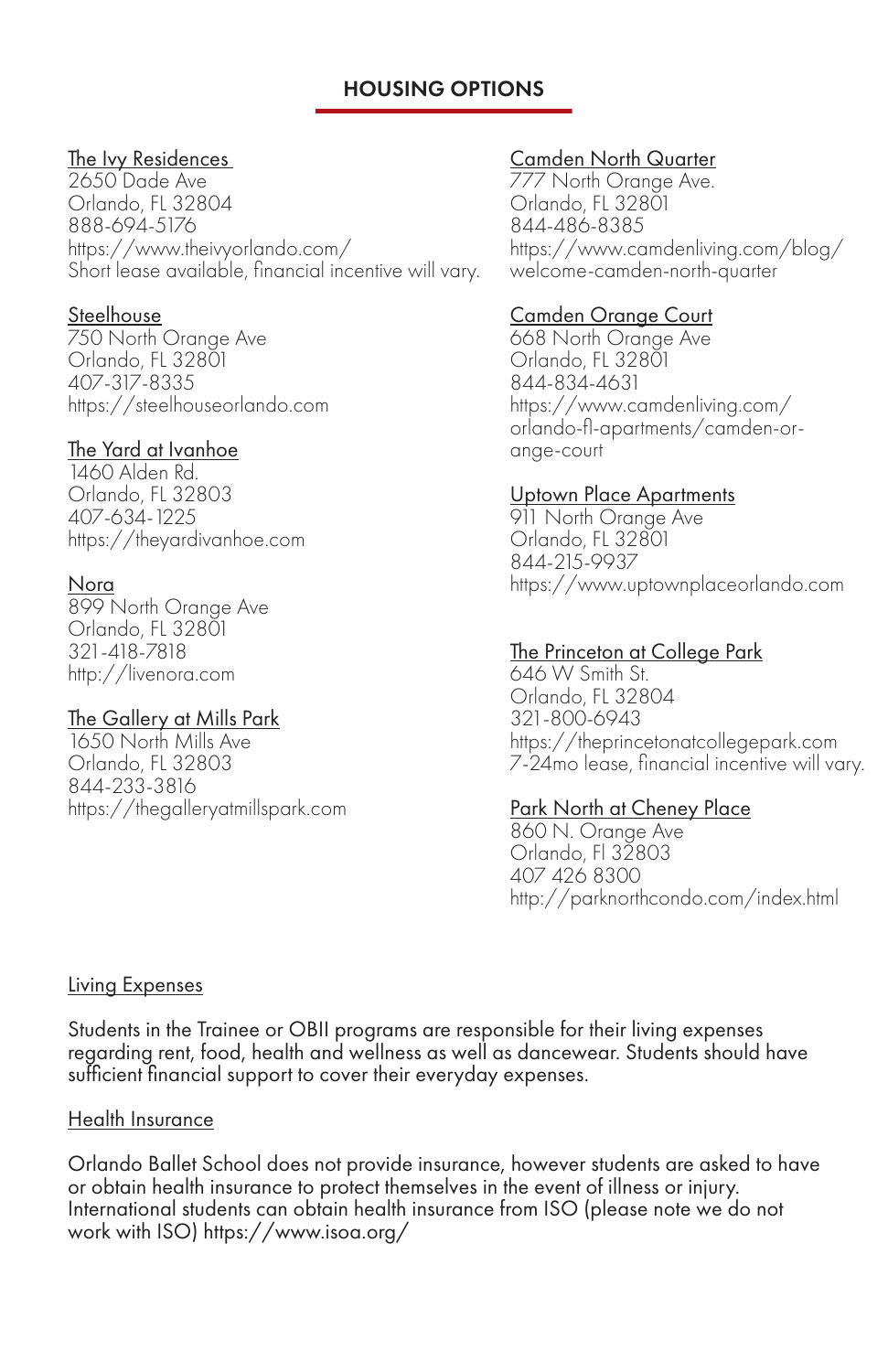## CLASS SCHEDULE

OBII and Trainees take class and rehearse six days a week, Monday-Saturday and are typically scheduled from 9am-5pm Mon-Fri and 10-2pm on Saturday's pending upcoming performance schedules.

Daily Schedule (subject to change):<br>• Ballet Technique 9:00am-10:30am

- 
- Rehearsals, additional technique and lunch 10:30-5 (exact schedules will be emailed weekly)
- Ballet technique or partnering<br>• Wednesday 5-6:30pm
	-
- Tuesday and Thursday: 5-6:00pm<br>• Saturday's:
- -
	- Conditioning/PBT 9-10am Ballet technique 10-11:30am Pointe 11:30-12:30pm
	-

#### EVENTS & VOLUNTEER SCHEDULE REQUIREMENTS:

All Trainee's and OBII's are required to volunteer a total of 30 hours during their contracted season at OBS and will be required to volunteer at Orlando Ballet performance events and The Ballet Ball, Orlando Ballet's largest fundraising event.

The Administrative School Manager will reach out to each student with a schedule and list of duties. Volunteering duties at OBS may include the following: assist in a classroom, assist at the front desk or with upkeep of the studios.

# DRESS CODE

#### Girls

Plin Black Leotard (No color blocking / stripes) Body Wrappers TPK C45/A45 – Optional: Flesh-toned tights and matching ballet shoes Pink Leather or canvas ballet shoes Capezio EJ2 Caramel Jazz shoe Eurotard 13843 C/A Black Jazz pants- Optional Black Ballet Rosa Character skirt So Danca RO01 or Freed Black Character shoes low heel

#### Boys

White fitted OBS shirt or all in one Black tights Leather belt to roll tights White nylon ankle socks with white ballet shoes Capezio EJ2 Black Jazz shoes Capezio Quilted dance belt

Purchase at our uniform partners, Dancewear Corner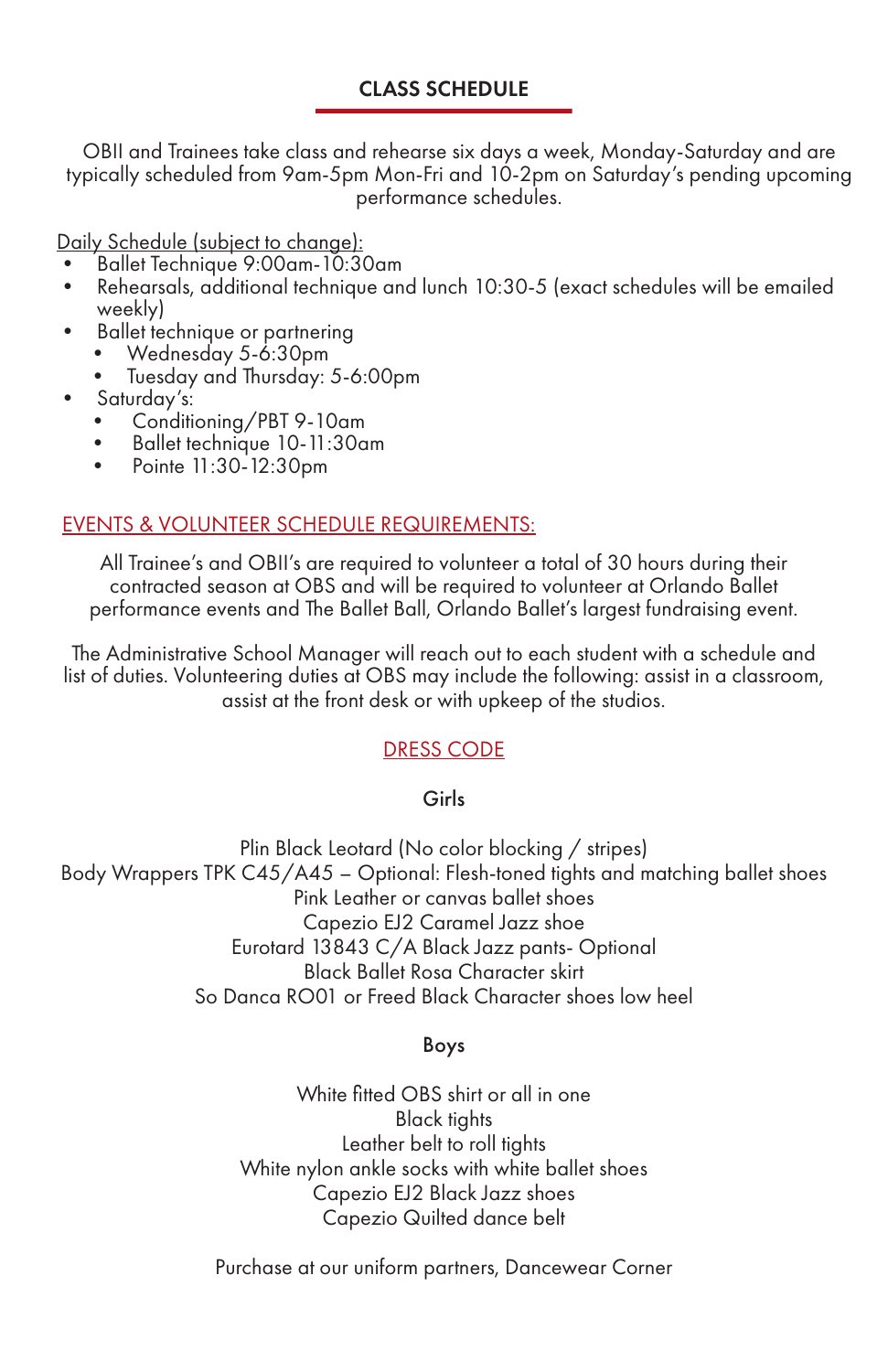# PERFORMANCE OPPORTUNITIES

Trainee and OBII students perform in a variety of rolls in our company's season productions, as well as their own production in the spring, Stars of Tomorrow. Casting is determined by the Artistic and School Director, whom base their decisions on ability, experience and roles needed for the success of the production.

On top of Company season performances, Trainees and OBII's will participate in community performance events and at Orlando Ballet gala and reception events. Participation in such events is required by all Trainee and OBII's.

#### 2022-2023 SEASON PERFORMANCES

Dr. Phillips Center for the Performing Arts | Steinmetz Hall

- October20-23, 2022
- The Nutcracker: December 3-18, 2022
- February 9 13, 2023
- April 27 30, 2023

OBII & Trainee Performance: March 15-25, 2023 | Harriett's Orlando Ballet Centre

Orlando Ballet School presents *Stars of Tomorrow*. Audiences will experience the talent and passion of tomorrow's brightest stars. Star's of Tomorrow features OBS's upper level students including, Orlando Ballet's Second company and Trainees. On the edge of their careers, these dancers will perform pieces that showcase both classical and contemporary dance.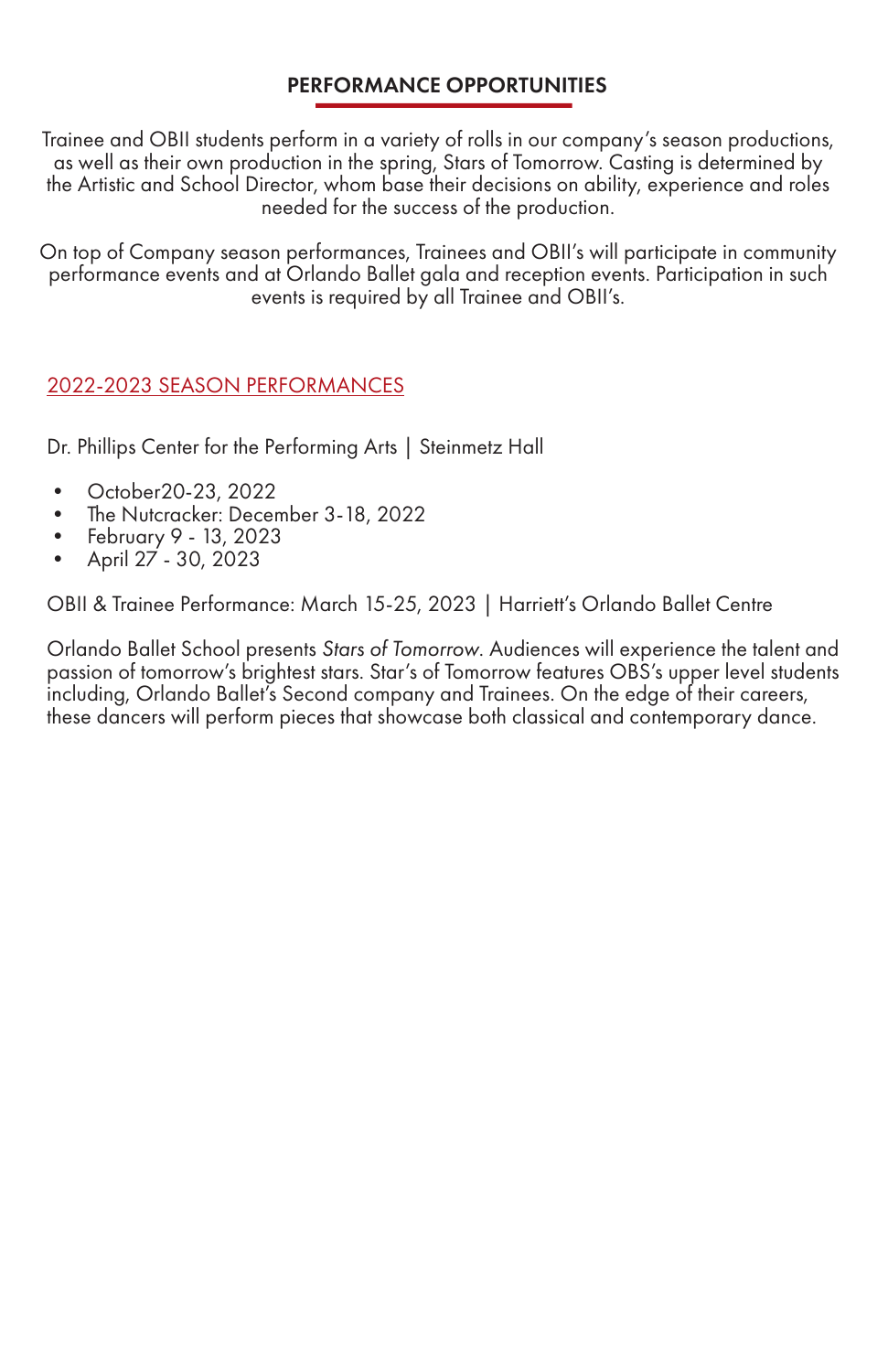# PROGRAM BENEFITS

#### **Trainee**

- Scholarship in the yearly amount of \$6,000.00 to cover all Orlando Ballet School tuition.
- Please note that this does not include registration (\$300), showcase fees (\$450), competition-related fees, including (but not limited to) coaching, costume rental, and competition registration fees. • (1) complimentary ticket to OB season performances.
- 

# **OBII**

- Scholarship in the yearly amount of \$6,750.00 to cover all Orlando Ballet School tuition, registration, and showcase fees.
	- Please note that this does not include competition-related fees, including (but not limited to) coaching, costume rental, and registration fees.
- OB will provide additional scholarship stipend to support the ARTIST's other trainingrelated expenses, supplies, and equipment which will be paid on a bi-weekly basis.
	- Shoe allowance of the following during the term of their agreement:
	- Ladies: 10 pairs of pointe shoes and 2 pairs of ballet shoes
	- Men: 8 pairs of ballet shoes)
- (1) complimentary ticket to OB season performances.

# **Evaluation**

In January, all Trainees and OBII's will have a meeting with the School Director and Head of Trainee/OBII program regarding their performance thus far.

- 
- In this meeting, students will discuss their contracts and renewals for the following season.<br>A student can only participate in the Trainee and OBII programs a maximum of two years or seasons (i.e. two years as a trainee, 2 years as an OBII). Students are not guaranteed for renewal or a maximum participation.

# **Attendance**

Students must be registered and return their contracts before attending classes. Artistic staff highly encourages all students to attend their classes to achieve intended training and physical development. Staff understands emergencies and absences due to sickness may occur.

- Absences must be notified in writing via email to the Trainee and OBII Department head.
- Generally speaking, absences for illness or graded academic events are excused.
- Please note that if a student arrives late due to personal schedule, appointments, etc., he or she may not be able to participate in class and will be asked to observe that day. This will be at the discretion of the instructor.
- Trainee and OBII students are required to participate in performance opportunities scheduled throughout the school year which includes community enrichment.
- Planned absences must be communicated to the School Director and Department head 3 weeks in advance. Multiple unexcused absences may affect future performance opportunities and stipend payments for second company members.
- Accrual of unexcused absences may effect a Trainee or OBII's casting or participation in any production or performance. Student's may be pulled from their roles should absences affect the success of the production as decided by the artistic or school director.
- Trainee and OBII's are not to miss mandated production or company rehearsals. Should a student have an extenuating circumstance, they are to reach out to their department head regarding the absence.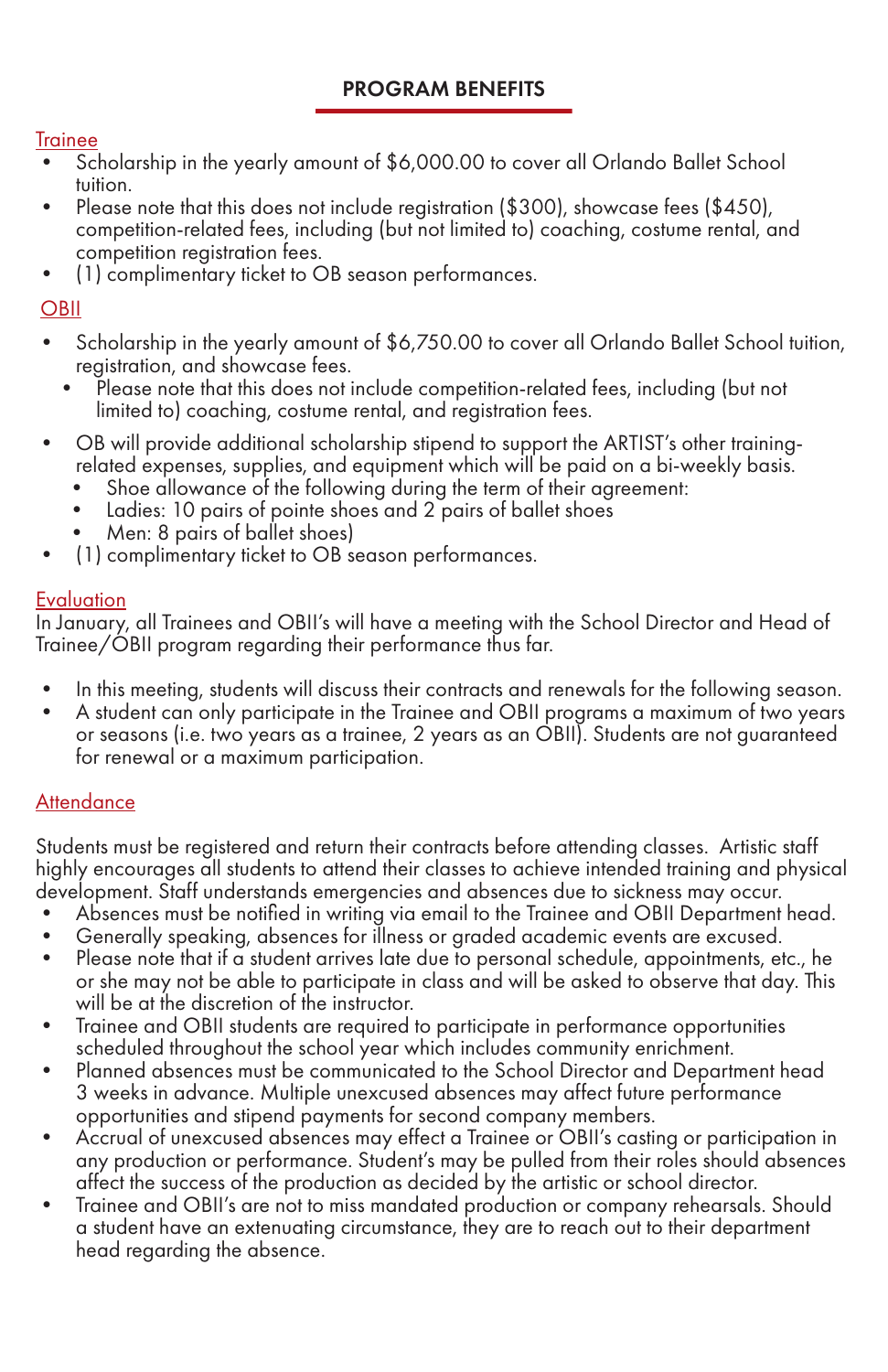# INJURIES OR TERMINATION

In the event an OBII or Trainee becomes injured or need to terminate their contract and withdrawal from the program, we ask that students provide the following documentation and notice.

# **Injury**

- When the injury occurs, whether at OBS or off site, staff and your department head should be notified immediately.
- If the injury requires a doctor visit, this should be scheduled straightaway and a doctor's note explaining the injury and any restrictions should be provided to your department head.
- The department head will meet with the student to create an understanding of the injury and to devise a plan of rehabilitation regarding the results from your doctor visit.
- Any long-term injury or injury with a prolonged recovery period may result in termination from the program.
- In order to return to full participation following an injury, the student must receive clearance from their physician or doctor.

#### **Termination**

- If a student must terminate their contract early, your department head must receive written notice via email of the termination and is requested to be submitted at least two weeks in advance of the termination date.
- Should a student breach contract or violate any policies, they are subject to automatic termination as deemed appropriate by the School Director, Artistic Director or Department Head.

# STUDENT RESOURCES

# Lockers

- Students must complete and submit a locker request form in order to use a locker. Assignments will be based on availability and by descending class level (OBII's, Trainee, Academy, then Pre-Professional). Students must renew their locker request for each term.
- The Student Corridor (hallway) and Study Hall are designated student areas. However, these areas must be kept quiet as administrative staff offices are nearby. Bags and personal belongings should not be kept in the hallway. Students can bring their items in the studio or use the designated cubby spaces. The School is not responsible for any lost or stolen items left in these areas. Please be mindful of belongings specifically in the
- All lost and found items will be discarded at the end of every month. The lost and found is at the front check in desk.
- OBS is not responsible for lost or stolen items.

# **Lobby**

The Harriett's Orlando Ballet Centre lobby is available for all students waiting prior to and after classes as well as students who are on lunch or dinner breaks. The lobby is deemed a "quiet zone" and all students, parents or staff utilizing the lobby are asked to monitor their sound levels.

In the event that the lobby may become unavailable, OBS will assign other locations within the facility for students to wait or have their meal breaks.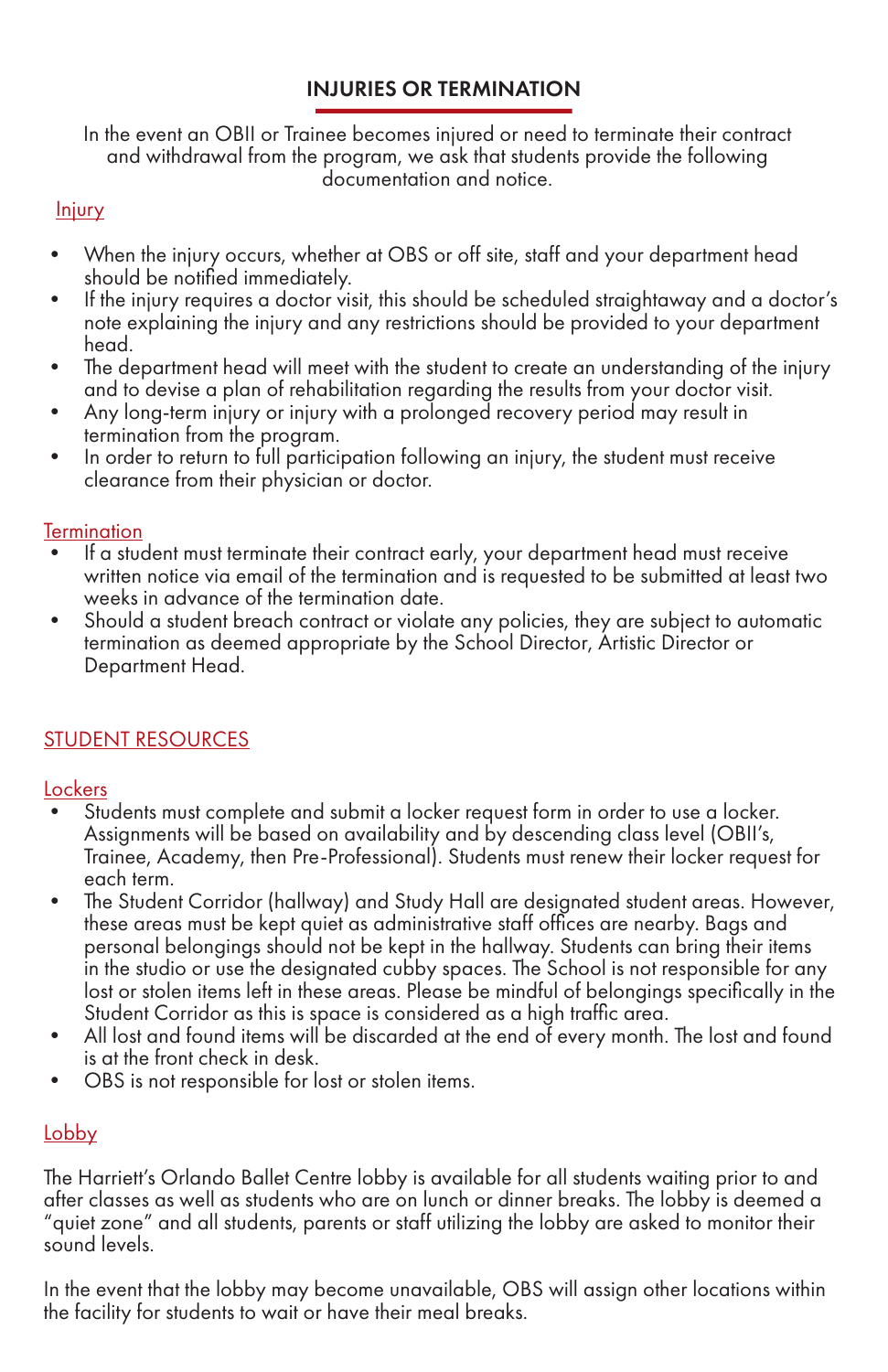#### STUDENT RESOURCES cont.

#### **Study Hall**

The second floor study hall is available for student's to complete academic coursework during breaks or for approved period of time before or after classes.

- Student's must check in with the front desk staff before and after use
- The study hall is a quiet zone and for studying or school work purposes only. Any student disobeying the function of the space will be asked to leave or could have their use of the study hall revoked.

#### **Studios**

- Trainee and OBII Students are not permitted to use the studios without permission for
- safety reasons.<br>Any Trainee or OBII student who would like to use the studio space for personal use must reserve the space and submit the studio rental fee.

#### **Saftey & Security**

The health and safety of all students, parents, faculty, and staff are of utmost importance to us.

The following safety features are in place at our facility:

- All studios as well as entrances to the facility are equipped with security cameras that are monitored by staff.
- Studio doors are equipped with an "auto-lock" feature to protect individuals inside in the event of a lock down emergency
- All entrances and exits are locked at all times.
- OBS staff are CPR trained.
- An AED is located at entrance to the school hallway.
- In the event of a fire, signage to appropriate exits are posted in each studio and OBS may have routine fire drills.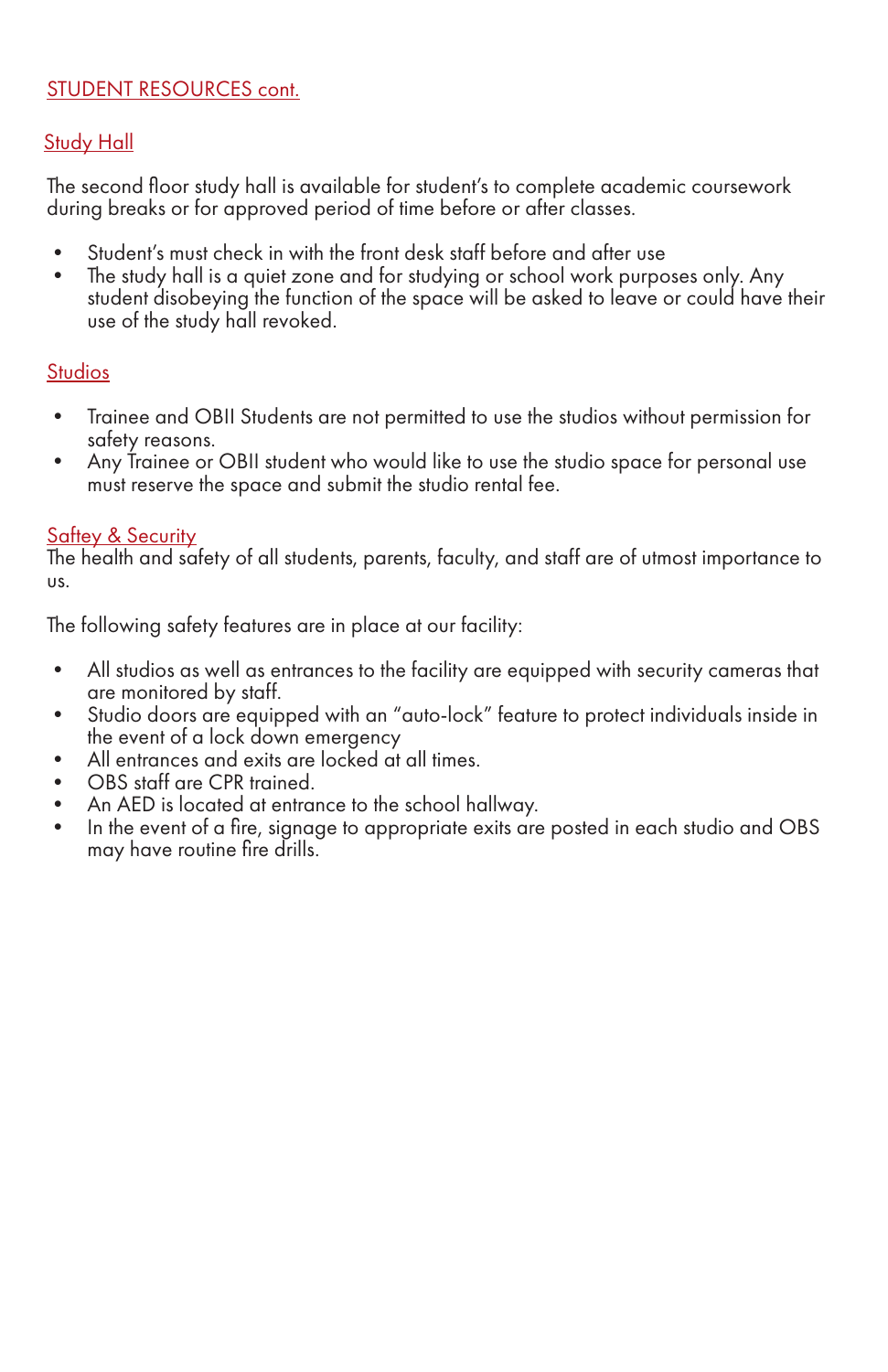# BEHAVIOR & ETIQUETTE POLICIES

OBS strives to provide the highest quality of training and the safest environment for all students. In order to do so, the School Staff asks for all parents, guardians, and students to help with creating this environment. OBS faculty, staff and Director are always available to discuss any needs with a parent or student directly. The School believes the following guidelines and commitment will help create this environment:

- Follow school rules
- Mutual respect for all
- Remain disciplined and focused on daily training
- Be courteous to fellow students

OBS practices a Zero Tolerance Policy and does not tolerate the following:

- Any form of bullying, including cyber bullying, and any similar actions that occur within the student body, offsite and/or onsite.
- Any form of violence, harassment or discriminatory remarks, both verbal and physical
- Inappropriate conversations, talks, or comments
- Any inappropriate social media posts, including photos or comments
- Inappropriate physical touching of any kind
- Possession of any kind of weapons, such as firearms, knives, anything of the sort
- It is a violation of policy for any student to use, possess, sell, trade, offer for sale, or offer to buy illegal drugs or otherwise engage in the illegal use of drugs on property.
- It is a violation of policy for anyone to report to the school under the influence of illegal drugs or alcohol.
- It is a violation of policy for anyone to use prescription drugs illegally (nothing in this policy precludes the appropriate use of legally prescribed medications).
- It is a violation of policy to use tobacco products (including vape products) indoors or in an unapproved outdoor space at any facility while participating in any OB or OBS related event.
- Violations of substance abuse policy are subject to disciplinary action, up to and including termination

OB will utilize "Progressive Discipline" in most cases in which a participant has violated any policies or for violation of any other OB policy. In most cases, progressive discipline means OBS will normally take these steps in the following order:

- 
- 
- A first offense will result in a **verbal warning**<br>• A second offense will result in a **written warning**<br>• A third offense may then lead to **termination of engagement at the discretion of the** Artistic Director and/or School Director.